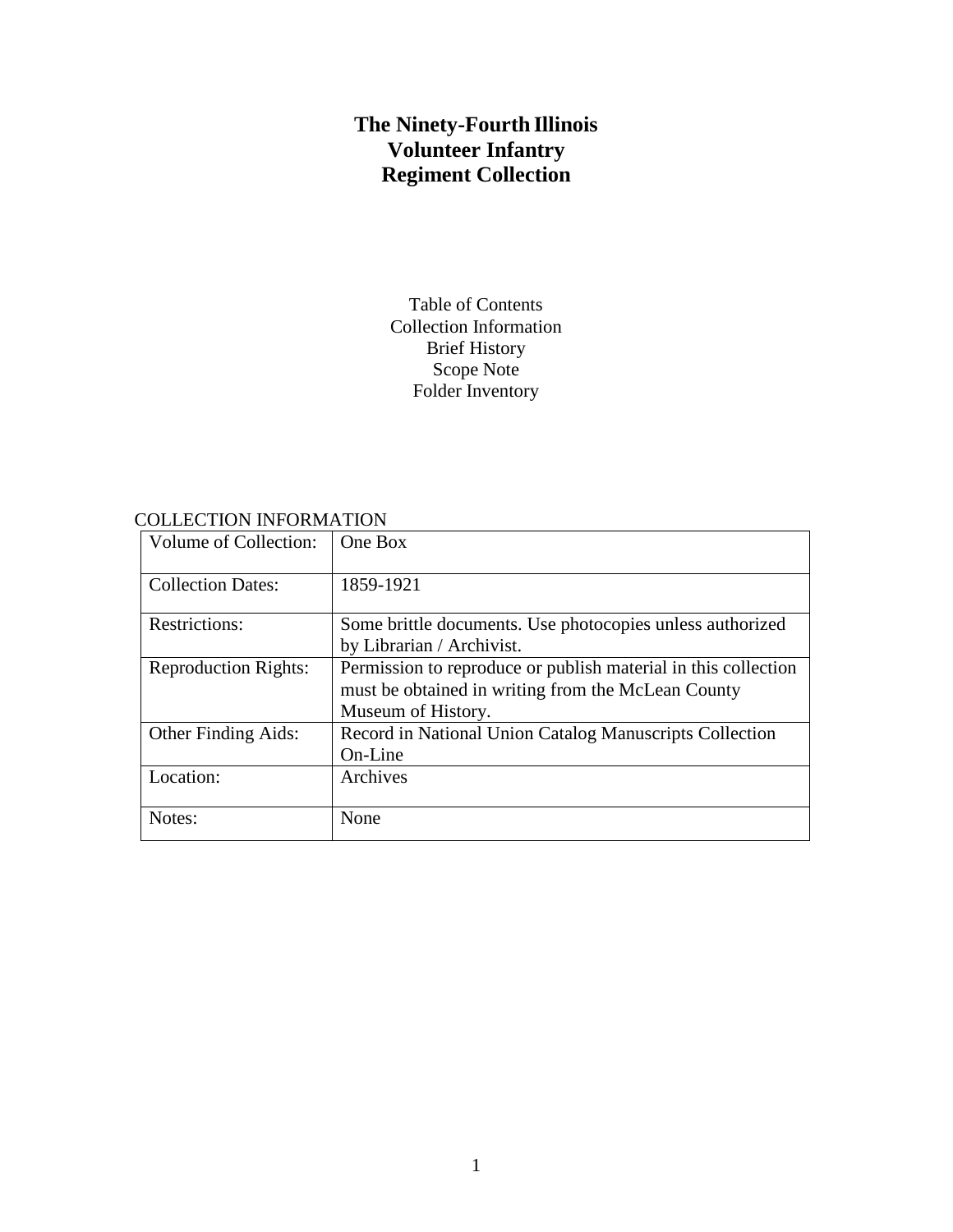#### **Brief Historical Sketch**

The Ninety-Fourth Illinois Volunteer Infantry Regiment was mustered into service the summer of 1862. This regiment was important in that it was comprised entirely of volunteers from McLean County. The response was so great that several companies of McLean County men had to be placed in another regiment.

The Ninety-Fourth was led by Col. William W. Orme and second in command was former cavalry commander John McNulta. Both were well to do Bloomington citizens who had previous experience in war. Third in command was Lt. Col. Rankin Laughlin of Heyworth. Majors in the regiment were Alexander Briscoe and James McFarland. The regiment left Bloomington for St. Louis on August 25, 1862 with a force of 930 men. In St. Louis, the regiment trained through the autumn. On December 7, 1862, the Ninety-Fourth participated in the Battle of Prairie Grove, Arkansas. Repeated Confederate charges were repelled by the Union troops. Despite seeing heavy action, the Ninety-Fourth's casualty list included only one killed and twenty-six wounded.

After participating in a minor campaign to secure Van Buren, Arkansas, tragedy struck New Year's Day 1863. As the Ninety-Fourth was marching back into Missouri, Company H Captain Joseph Orme was accidentally shot through the lungs, mortally wounding him. On January 6, 1863, during a Confederate assault on a Springfield garrison, the Ninety-Fourth suffered one dead and two wounded. One month later, seventeen men from the regiment died from pneumonia.

In June and July 1863, the Ninety-Fourth participated in Gen. U. S. Grant's epic siege of Vicksburg, Mississippi. With William Orme's appointment as brigadier general, McNulta was left in command of the regiment. The Ninety-Fourth's role in the siege included digging trenches and capturing rifle pits. Vicksburg, the last Confederate stronghold on the Mississippi River, fell on July 4, 1863.

In August 1863, after an uneventful expedition to Yazoo City, the Ninety-Fourth was sent to Carrollton, Louisiana, located six miles north of New Orleans. Here, the regiment struggled with the swampy terrain, insects, a lack of fruits and vegetables, and the oppressive heat. On September 5, 1863, the Ninety-Fourth engaged in a "running battle" at Morganza, Louisiana with a pocket of Confederates. During the fighting, Col. McNulta was shot in the hip. Though he survived and continued to lead the regiment, he had the noticeable limp the remainder of his life. On October 25, 1863, the Ninety-Fourth boarded a Gulf Coast steamer and participated in the capture of Brownsville, Texas. The regiment stayed in Brownsville for several months, checking the ability of Confederates to cross the border.

In August 1864, the Ninety-Fourth participated in the successful siege and capture of Fort Morgan, Alabama, located on the eastern approach to Mobile Bay. The battle to capture the City of Mobile began on March 25, 1865. An impediment to the taking of the city was the "Spanish Fort," a line of breastworks almost two miles long with forts at either end named "Battery Alexis" and "Spanish Fort Proper." The Ninety-Fourth was placed on the left flank of the Union line across from Battery Alexis. During the siege, the regiment suffered only a handful of casualties, including one killed and three wounded. On April 9, after several days of repeated artillery bombardment, the Ninety-Fourth stormed Battery Alexis. A few days after the fall of its main defenses, the city of Mobile fell to the Union army.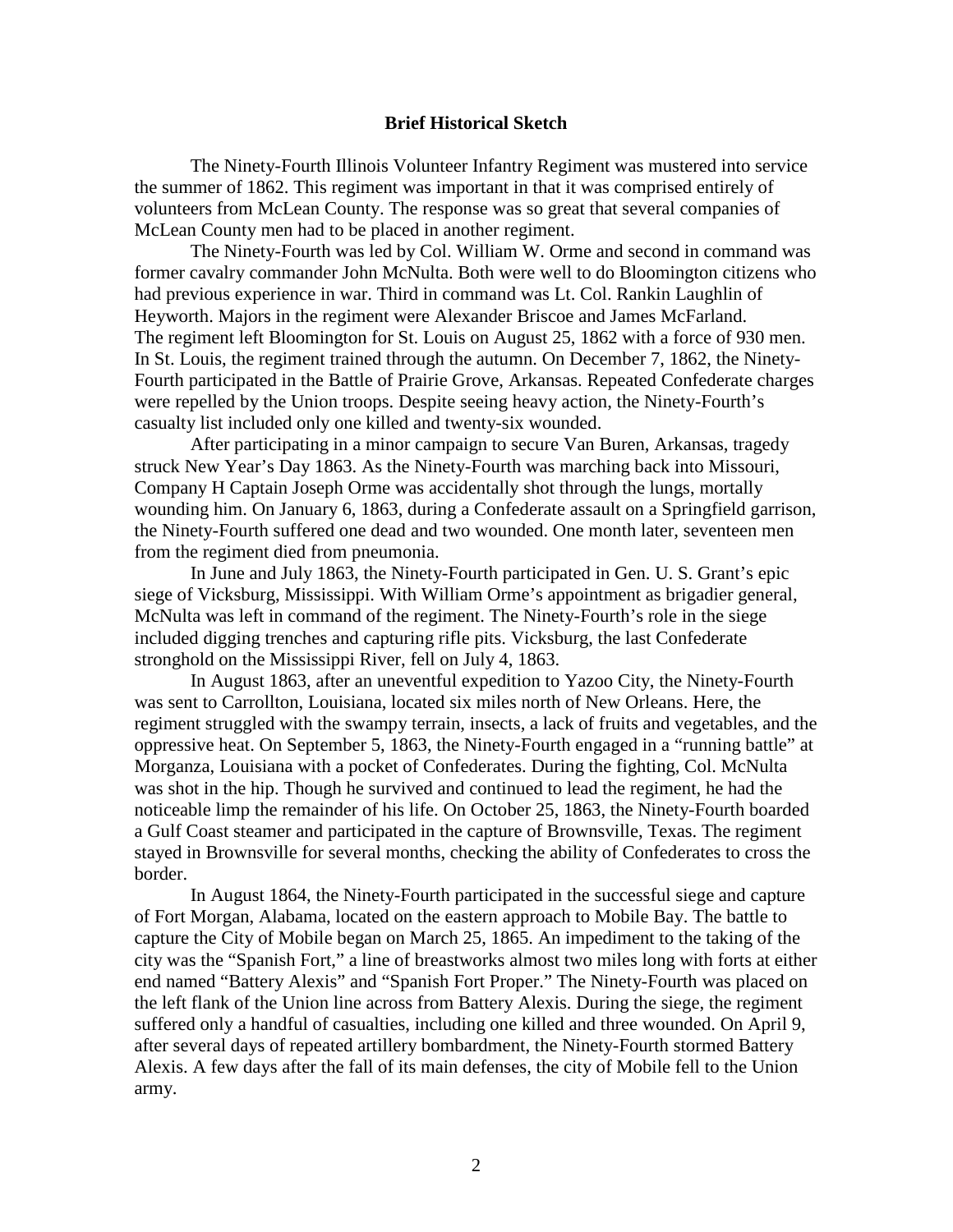Shortly after the capture of Mobile, Union troops learned of General Robert E. Lee's surrender at Appomattox, Virginia. The Ninety-Fourth was then shipped to Galveston, Texas, and remained there until late July.

On August 9, 1865, the Ninety-Fourth returned home to Bloomington with about 680 men. The men of the Ninety-Fourth were away from home almost three years. They had traveled 1,200 miles by foot, 610 miles by rail, and 6,000 miles by steamer. The regiment from McLean County also took part in nine battles, sieges, and skirmishes.

#### **Scope Note**

This collection contains documents, both official and personal, related to the Ninety-Fourth Illinois Infantry Regiment. Mustered into service the summer of 1862, this regiment, comprised almost entirely of McLean County men, served in Missouri, Arkansas, Mississippi, Louisiana, Texas, and Alabama. There are thirteen folders in one box.

#### **Folder List**

- Folder 1: Regimental History
- Folder 2: Extra Duty Vouchers
- Folder 3: Invoices of Ordnance and Stores I
- Folder 4: Invoices of Ordnance and Stores II
- Folder 5: Ordnance Receipts
- Folder 6: Special Recommendations
- Folder 7: Laughlin Orders
- Folder 8: Circular of Instruction
- Folder 9: Orme/Laughlin Letters
- Folder 10: Orme Medical/Personal
- Folder 11: Deceased Soldiers
- Folder 12: News Clippings
- Folder 13: Reunion Material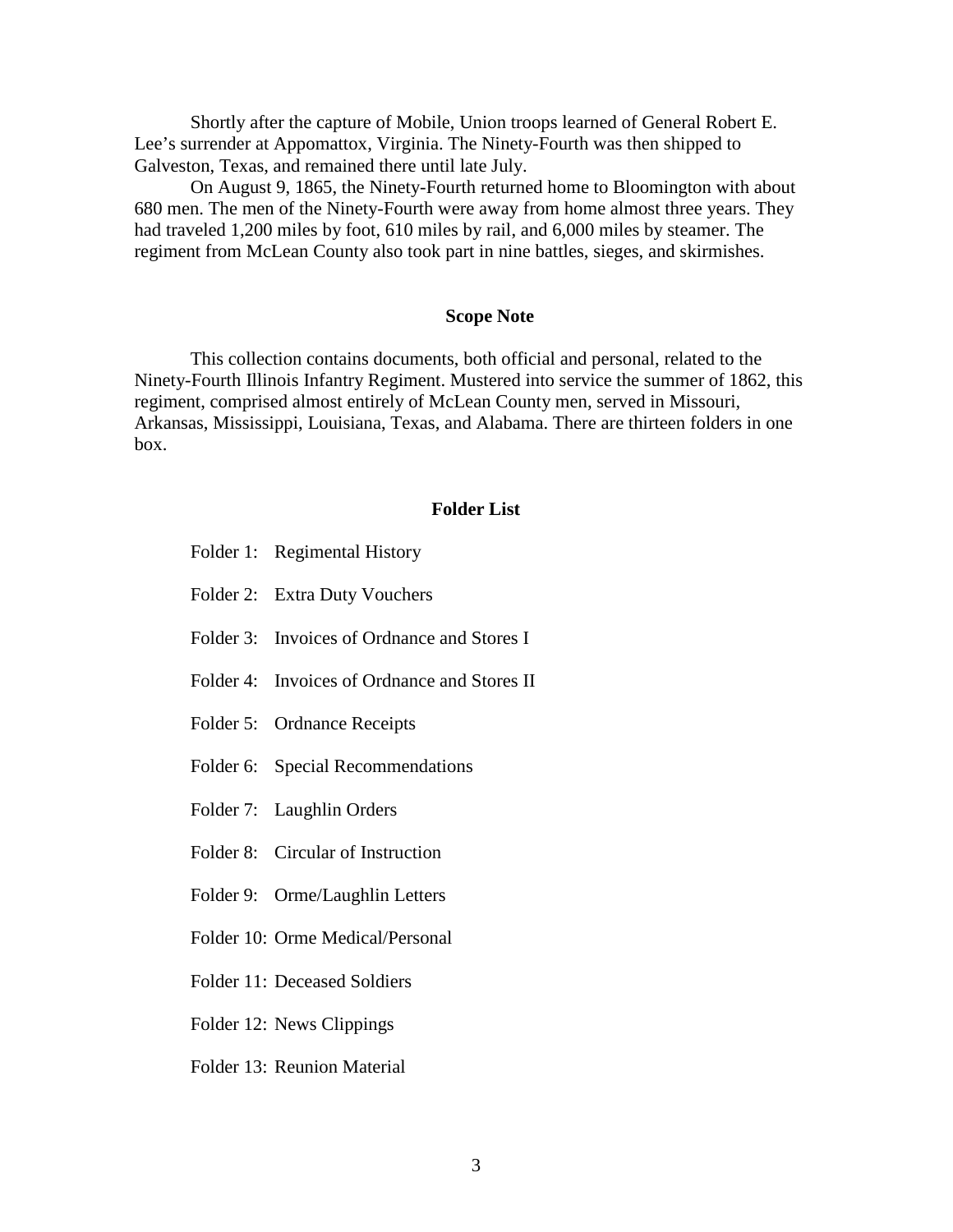#### **Folder Inventory**

#### **Folder 1: Regimental History**

- 1.1 Information on the Battle of Prairie Grove, the Ninety-Fourth's first engagement
- 1.2 Information on all engagements the Ninety-Fourth was involved in
- 1.3 Statistical information of the Ninety-Fourth
- 1.4 A history of the Ninety-Fourth Infantry as told by an Adjutant General (2x)
- 1.5 A listing of long-arms used by the Union infantry during the Civil War (2x)
- 1.6 A summary of the Ninety-Fourth's history in the Civil War

## **Folder 2: Extra Duty Vouchers**

#### **Folder 3: Invoices of Ordnance and Stores I**

- 3.1 9/2/1862; For rifles, ammunition, and tools from the Ordnance Officer at Springfield, IL
- 3.2 9/2/1862; For swords and belts from Springfield, IL
- 3.3 9/3/1862; For muskets and ammunition from Springfield, IL
- 3.4 9/3/1862; For muskets, ammunition, and tools from Springfield, IL
- 3.5 9/5/1862; For swords and belts from Springfield, IL
- 3.6 9/10/1862; For muskets, ammunition, belts, and equipment from the St. Louis Arsenal
- 3.7 9/30/1962; For some clothing and equipment from Springfield, MO
- 3.8 10/9/1862; For envelopes and paper from Springfield, MO (in triplicate)
- 3.9 10/18/1862; For ink and paper from Springfield, MO (in triplicate)
- 3.10 10/18/1862; For an axe and a hatchet from Springfield, MO

## **Folder 4: Invoices of Ordnance and Stores II**

- 4.1 10/18/1862; For an axe and a hatchet from Springfield, MO (in duplicate)
- 4.2 10/20/1862; For a horse and a halter from Springfield, MO (in triplicate)
- 4.3 10/31/1862; For some blankets from Springfield, MO
- 4.4 11/11/1862; For a few rifles, ammunition, and belts from Springfield, MO (in duplicate)
- 4.5 11/15/1862; For rifles, muskets, revolvers, ammunition, and tools from Springfield, MO
- 4.6 12/5/1862; For swords and belts from Springfield, MO (in duplicate)
- 4.7 12/25/1862; For a saddle, bridle, and blanket from Springfield, MO (in triplicate)
- 4.8 4/28/1963; For tents and poles from Missouri (in triplicate)
- 4.9 1/4/1964; For some desks, chairs, and a stove from Chicago, IL (in duplicate)
- 4.10 1/15/1964; For and office table from Chicago, IL (in duplicate)
- 4.11 10/27/1964; For ammunition and boxes from Mississippi

## **Folder 5: Ordnance Receipts**

- 5.1 9/14/1962; Received weapons and equipment for all of Company G
- 5.2 9/14/1962; Received weapons and equipment for all of Company I
- 5.3 9/14/1962; Received weapons and equipment for all of Company C
- 5.4 9/14/1962; Received weapons and equipment for all of Company E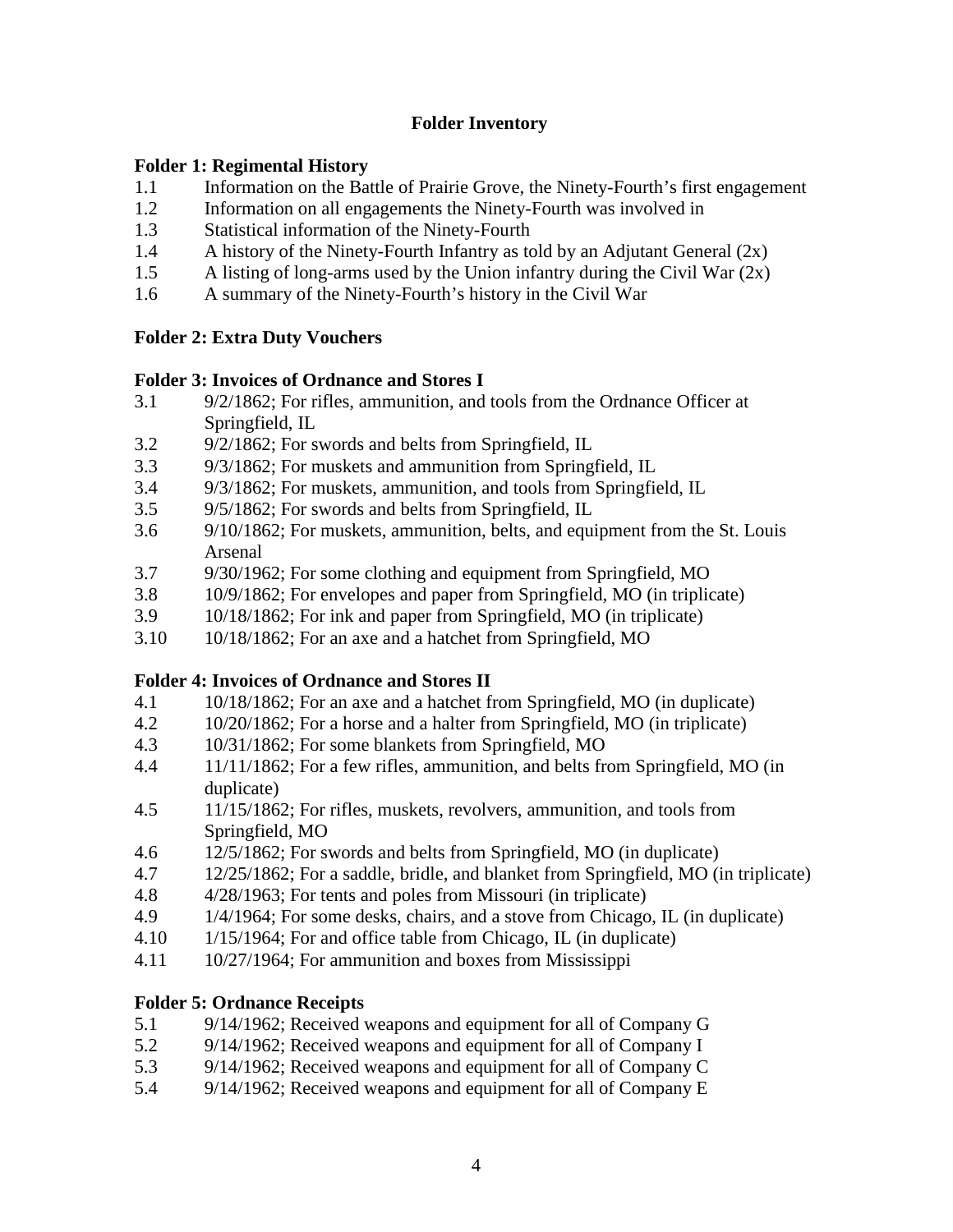- 5.5 9/14/1962; Received weapons and equipment for all of Company A
- 5.6 9/14/1962; Received weapons and equipment for all of Company D
- 5.7 9/14/1962; Received weapons and equipment for all of Company K
- 5.8 9/14/1962; Received weapons and equipment for all of Company A
- 5.9 9/14/1962; Received weapons and equipment for all of Company H<br>5.10 9/14/1962; Received weapons and equipment for all of Company F
- 9/14/1962; Received weapons and equipment for all of Company F
- 5.11 9/14/1962; Received weapons and equipment for all of Company B
- 5.12 9/15/1862; Received 10,000 ball cartridges (in duplicate)
- 5.13 9/16/1862; Received various guns, belts, and plates
- 5.14 11/13/1862; Received some guns, belts, and plates<br>5.15 11/15/1862: Received long rifles
- 5.15 11/15/1862; Received long rifles
- 5.16 11/15/1862; Received rifles, muskets, and tools
- 5.17 11/15/1862; Received rifles and tools
- 5.18 11/15/1862; Received a Colt revolver<br>5.19 11/15/1862; Received long rifles
- 5.19 11/15/1862; Received long rifles
- 5.20 11/15/1862; Received many rifles, ammunitions, and swords
- 5.21 11/15/1862; Received a few rifles and 1000 rounds of ammunition
- 5.22 11/15/1862; Received rifles and tools
- 5.23 11/15/1862; Received rifles and tools
- 5.24 12/5/1862; Received swords and belts

## **Folder 6: Special Recommendations**

6.1 A letter from General Gordon Granger recommending promotions and awards for some officers of the Ninety-Fourth

# **Folder 7: Laughlin Orders**

- 7.1 4/23/1963; An inspection order to Lt. Colonel Laughlin
- 7.2 5/24/1964; An order authorizing a trial for officers said to have been AWOL while on duty in Brownsville, Texas
- 7.3 3/16/1865; A note authorizing transportation to New Orleans for John Moore, who was on sick leave

# **Folder 8: Circular of Instruction**

8.1 4/13/1964; A circular with new rules in it as written by Colonel Laughlin

# **Folder 9: Orme/Laughlin Letters**

9.1 8/7/1864; A letter written by Orme while at home in Bloomington to Laughlin, with a memoranda from Laughlin in response

# **Folder 10: Orme Medical/Personal**

- 10.1 11/7/1862; A list of men to whom Col. Orme owed \$2 each
- 10.2 11/11/1863; Note by Col. Orme after receiving \$500 from a John Potts
- 10.3 11/22/1863; A letter from a medical officer advising Charles Orme's removal from command due to contacting hepatitis